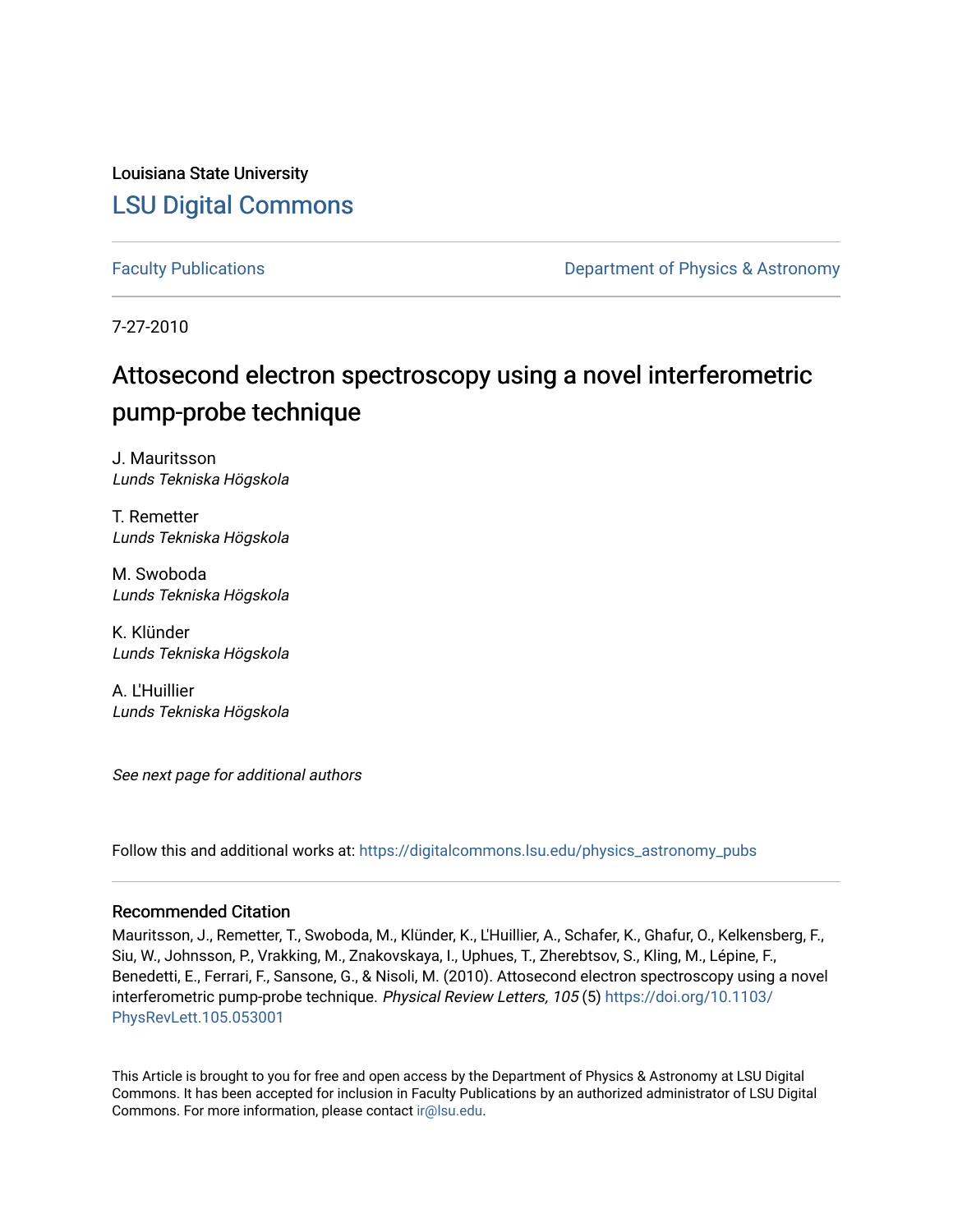## Authors

J. Mauritsson, T. Remetter, M. Swoboda, K. Klünder, A. L'Huillier, K. J. Schafer, O. Ghafur, F. Kelkensberg, W. Siu, P. Johnsson, M. J.J. Vrakking, I. Znakovskaya, T. Uphues, S. Zherebtsov, M. F. Kling, F. Lépine, E. Benedetti, F. Ferrari, G. Sansone, and M. Nisoli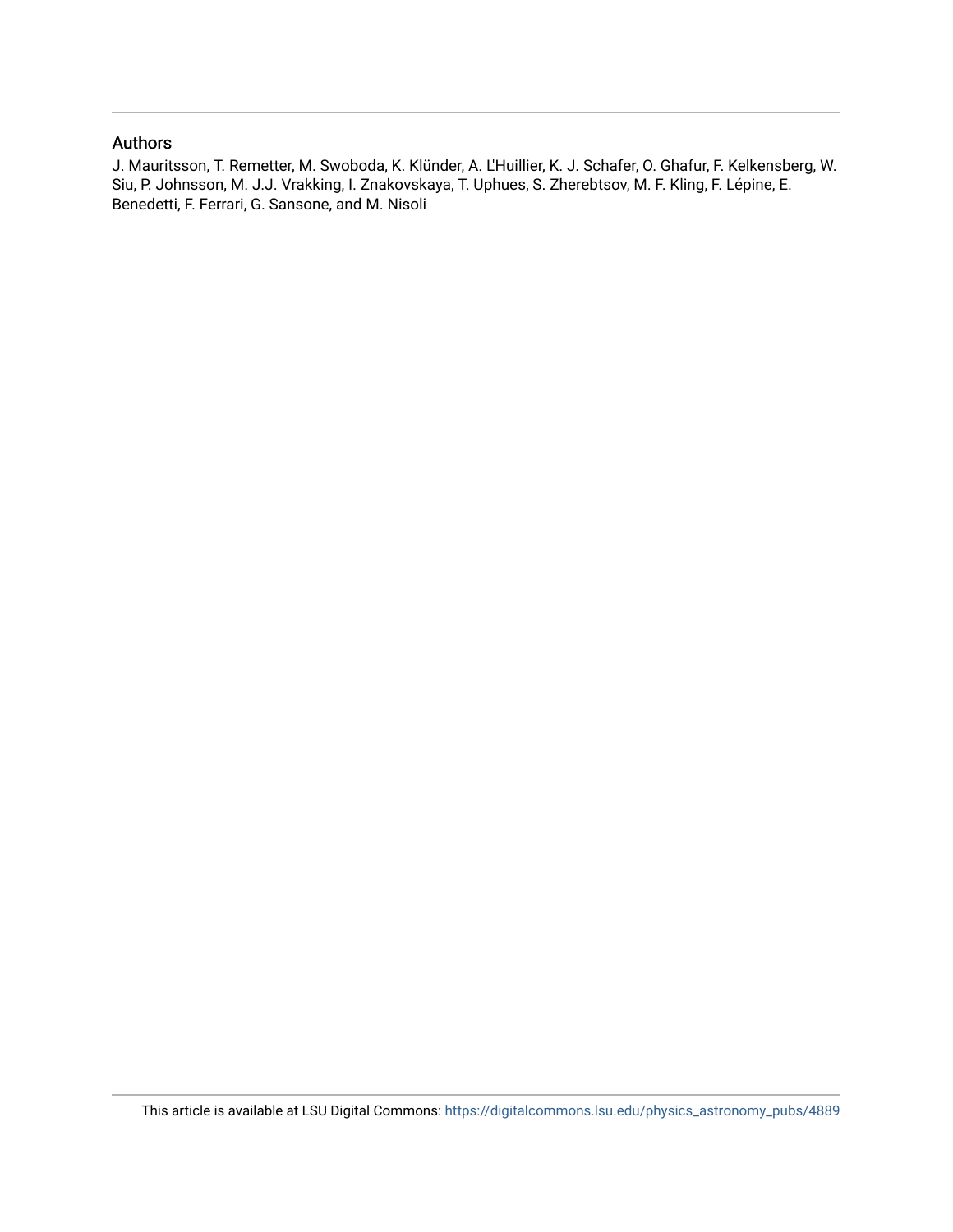## Attosecond Electron Spectroscopy Using a Novel Interferometric Pump-Probe Technique

J. Mauritsson,<sup>1</sup> T. Remetter,<sup>1</sup> M. Swoboda,<sup>1</sup> K. Klünder,<sup>1</sup> A. L'Huillier,<sup>1</sup> K. J. Schafer,<sup>2</sup> O. Ghafur,<sup>3</sup> F. Kelkensberg,<sup>3</sup>

W. Siu,<sup>3</sup> P. Johnsson,<sup>3</sup> M. J. J. Vrakking,<sup>3,4</sup> I. Znakovskaya,<sup>5</sup> T. Uphues,<sup>5</sup> S. Zherebtsov,<sup>5</sup> M. F. Kling,<sup>5</sup> F. Lépine,<sup>6</sup>

E. Benedetti,<sup>7</sup> F. Ferrari,<sup>7</sup> G. Sansone,<sup>7</sup> and M. Nisoli<sup>7</sup>

<sup>1</sup>Department of Physics, Lund Institute of Technology, P. O. Box 118, SE-221 00 Lund, Sweden<br><sup>2</sup>Department of Physics and Astronomy Louisiang State University Baton Rouge, Louisiang 70803 400

 $^2$ Department of Physics and Astronomy, Louisiana State University, Baton Rouge, Louisiana 70803-4001, USA

 ${}^{3}$ FOM-Institute AMOLF, Science park 113, 1098 XG Amsterdam, The Netherlands

<sup>4</sup>Max-Born-Institut für Nichtlineare Optik und Kurzzeitspektroskopie (MBI), Max-Born-Straße 2 A, 12489 Berlin, Germany

 $^{54}$  Max-Planck-Institut für Quantenoptik, Hans-Kopfermann-Strasse 1, D-85748 Garching, Germany

 $^{6}$ Université Lyon 1; CNRS; LASIM, UMR 5579, 43 bvd. du 11 novembre 1918, F-69622 Villeurbanne, France

Politecnico di Milano, Department of Physics Istituto di Fotonica e Nanotecnologie, CNR-IFN

Piazza L. da Vinci 32, 20133 Milano, Italy

(Received 24 March 2010; published 27 July 2010)

We present an interferometric pump-probe technique for the characterization of attosecond electron wave packets (WPs) that uses a free WP as a reference to measure a bound WP. We demonstrate our method by exciting helium atoms using an attosecond pulse (AP) with a bandwidth centered near the ionization threshold, thus creating both a bound and a free WP simultaneously. After a variable delay, the bound WP is ionized by a few-cycle infrared laser precisely synchronized to the original AP. By measuring the delay-dependent photoelectron spectrum we obtain an interferogram that contains both quantum beats as well as multipath interference. Analysis of the interferogram allows us to determine the bound WP components with a spectral resolution much better than the inverse of the AP duration.

DOI: [10.1103/PhysRevLett.105.053001](http://dx.doi.org/10.1103/PhysRevLett.105.053001) PACS numbers: 32.80.Rm, 32.80.Qk, 42.65.Ky

Attosecond science [\[1](#page-5-0)[,2\]](#page-5-1) promises to achieve temporal resolution comparable to the duration  $(\tau)$  of the light pulses, e.g., of the order of 100 as [[3](#page-5-2),[4\]](#page-5-3) or even below [\[5\]](#page-5-4). An important issue, however, is whether this is possible only to the detriment of spectral resolution, thus considerably limiting the scientific interest of such light sources. When attosecond pulses (APs) interact with atoms or molecules, they create broad electron wave packets (WPs), partly in the continuum, but often including also a number of bound states excited by direct absorption [\[6\]](#page-5-5) and/or by shake-up processes [\[7\]](#page-5-6). A spectral resolution given by the Fourier limit, i.e., of the order of  $1/\tau$ , prevents any detailed analysis of such complex WPs.

Because of the low intensity of currently available APs, most of the techniques used to characterize attosecond electron WPs have used as a probe an infrared (IR) pulse which is synchronized to the extreme ultraviolet (XUV) AP. The required XUV-IR synchronization is inherent to the AP generation process and several methodologies, such as chronoscopy [[7\]](#page-5-6), streaking [\[8](#page-5-7),[9](#page-5-8)], stroboscopy [\[10\]](#page-5-9), and interferometry [[11](#page-5-10)] have been demonstrated. All of these techniques require that the attosecond and IR pulses overlap temporally. The IR field is therefore not only probing the electron WP after it has been created but it also perturbs the formation. In addition, the spectral resolution of these techniques is Fourier limited.

Several techniques could be considered to achieve a spectral resolution higher than the inverse of the pulse duration. Although trains of pulses, i.e., frequency combs, have the potential to achieve extremely high spectral resolution [[12](#page-5-11)], pairs of pulses, as in traditional Ramsey spectroscopy, might be easier to implement for time-resolved measurements [\[13\]](#page-5-12). In this Letter we present a novel interferometric technique, using a single AP and a delayed IR pulse, that resolves both issues previously discussed: The spectral resolution is much better than the Fourier limit of the exciting pulse and the delayed probe pulse does not perturb the excitation process (see Fig. [1\)](#page-3-0).

In our method, an AP is used to excite a bound WP in an atom or a molecule and a delayed IR pulse, locked in phase with the XUV pulse, is used to probe it. Coincident with the creation of the bound WP, we also create a continuum WP, which serves as a reference. After a variable delay, the bound WP is ionized by the IR pulse, and both continuum WPs, created directly by the XUV pulse, or by the two-step  $(XUV + IR)$  process, interfere. The analysis of the interferogram obtained when measuring the photoelectron spectrum as a function of delay allows us to determine the spectral components of the bound WP. This technique enables us to obtain a spectral resolution given by the inverse of the IR-XUV delay, which is typically a few tens of femtoseconds, i.e., more than a factor 100 better than the Fourier limit of the excitation pulse. We demonstrate the technique experimentally using an AP with 350 as duration and central energy of 24 eV which excites a broad WP in helium, including bound (unknown) and continuum (reference) components. A few-cycle IR pulse probes the bound WP, and analyzing the electron spectra allows us to recover the composition of the WP.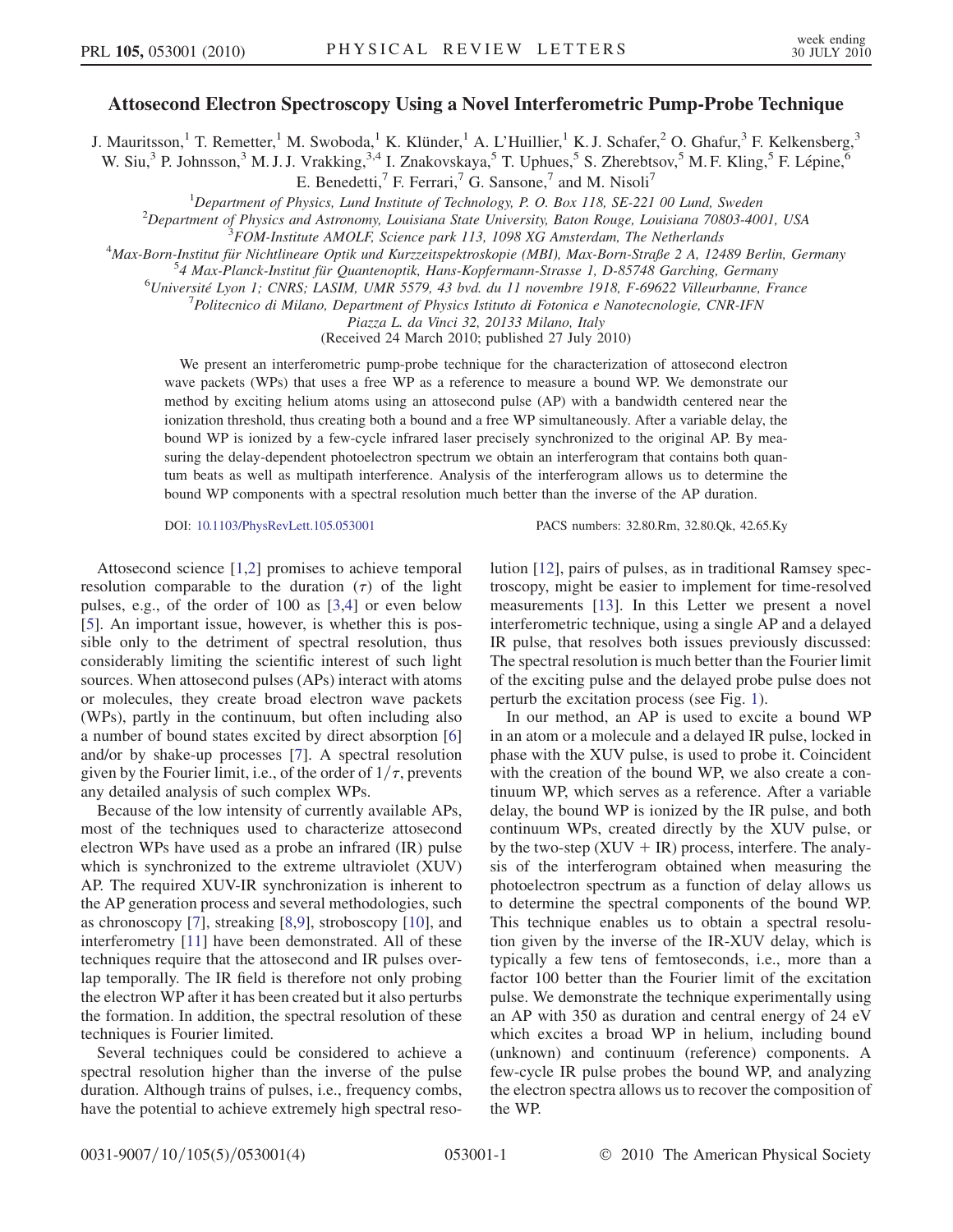<span id="page-3-0"></span>

FIG. 1 (color online). Principle of attosecond electron interferometry. A broadband, AP with a spectrum centered on the ionization threshold of helium is used to coherently excite an electron WP consisting of a superposition of bound and continuum  $p$  states (region I). The created WP evolves freely during a certain delay (II). The bound part of the WP is finally ionized by a few-cycle IR pulse (III), which is locked in phase to the AP and interferences with the previously created free WP are observed in the photoelectron spectra. In addition, several excited states can be excited leading to quantum beats in the ionization signal.

In the experiments, a linearly polarized phase stabilized 5-fs IR laser pulse is divided into a central and annular part using a mirror with a hole in the center. The polarization gating technique is used on the central part to obtain a laser pulse with a temporal window of linear polarization with duration of less than half an optical cycle [[14](#page-5-13)]. This laser beam is focused into a xenon gas cell to generate XUV radiation via high order harmonic generation. The low order harmonics and the collinear IR radiation are removed using a 100 nm thick aluminum filter. This metallic filter also provides partial dispersion compensation of the intrinsic positive chirp of the emitted pulse [\[15\]](#page-5-14), compressing it to a duration of 350 attoseconds. The APs are focused using a grazing incidence toroidal mirror into the active region of a velocity map imaging spectrometer (VMIS) [\[16\]](#page-5-15), used to record the photoelectron momentum distributions.

The APs have a central frequency of 24 eV with a bandwidth exceeding 10 eV and excite helium from its ground state to a coherent superposition of bound and continuum  $p$  states. At a controllable time delay the bound WP is ionized by the probe IR laser (bandwidth 0.53 eV), which is collinearly recombined with the AP using a second mirror with a hole in the center and which is focused by a spherical mirror. The IR intensity was close to  $1 \times 10^{13}$  W/cm<sup>2</sup>, well below that necessary to tunnel ionize He in its ground state, but high enough to induce ''streaking'' when both IR and XUV pulses overlap [[3,](#page-5-2)[17\]](#page-5-16), allowing us to determine the delay between the two pulses. The XUVand IR beams are crossed with an effusive He gas jet emerging from a capillary incorporated into the repeller electrode of the VMIS [[18\]](#page-5-17). Using a set of electrostatic lenses, the electrons emitted in the two-color photoionization process are accelerated onto multichannel plates coupled to a phosphor screen detector. The effusive gas

jet allows us to obtain a gas density of  $\sim$ 3  $\times$  10<sup>15</sup> cm<sup>-3</sup> in the interaction region, while keeping a low enough pressure close to the multichannel plates. Two-dimensional images are acquired with a CCD camera and used for the retrieval of the 3D initial velocity distribution [\[19\]](#page-5-18).

A scan of the photoelectrons emitted in a small angle around the polarization axis in the upward direction is shown in Fig. [2.](#page-3-1) Both fields are vertically polarized. The color indicates the photoelectron intensity  $S_{\text{exp}}(E, t)$  as a function of observation energy  $E$  and delay  $t$ . When the two pulses overlap temporally (at 0 fs delay), the photoelectron spectra are streaked, indicating photoionization by an isolated AP in the presence of a laser field [\[3](#page-5-2),[17](#page-5-16)]. In the more interesting region where the AP precedes the IR probe, interference fringes are observed in the low-energy region of the spectrum, up to about 2 eV. As explained below, interferences fringes are expected also at higher energy, but the spectrometer resolution in this region prevents their observation [\[20\]](#page-5-19). This interference pattern is due to the multiple pathways leading to the same final continuum energy. During the delay,  $t$ , a continuum state with energy  $E$  and a bound, stationary state with energy  $E_i$ accumulate a phase difference  $(E - E_i)t/\hbar$ . The interference fringes, defined as the curves of constant phase difference, are therefore hyperboles, which become more closely spaced as the delay increases.

In Fig. [3](#page-4-0), we present quantum calculations based on the single active electron approximation [[6](#page-5-5)] under conditions that are close to those of the experiment. The probe has a 6 fs duration with a  $\cos^2$  shape and an intensity of  $1 \times$  $10^{13}$  W/cm<sup>2</sup>, while the AP duration is 180 as which is shorter that the 350 as in the experiment but chosen to match the experimental bandwidth [[20](#page-5-19)]. The theoretical spectra as a function of delay,  $S_{\text{theo}}(E, t)$ , shows electrons emitted in the direction of the IR and XUV polarization axis. Interference fringes appear as soon as the excitation of the bound states is separated in time from their ionization by the probe field, meaning that we have two clearly delineated routes into the continuum. The hyperbolic shape

<span id="page-3-1"></span>

FIG. 2 (color online). Experimental photoelectron spectra in He as a function of delay. The electron distribution is recorded using a VMIS and the spectra are obtained by selecting a small collection angle along the polarization direction. The interference fringes are clearly visible at low energies.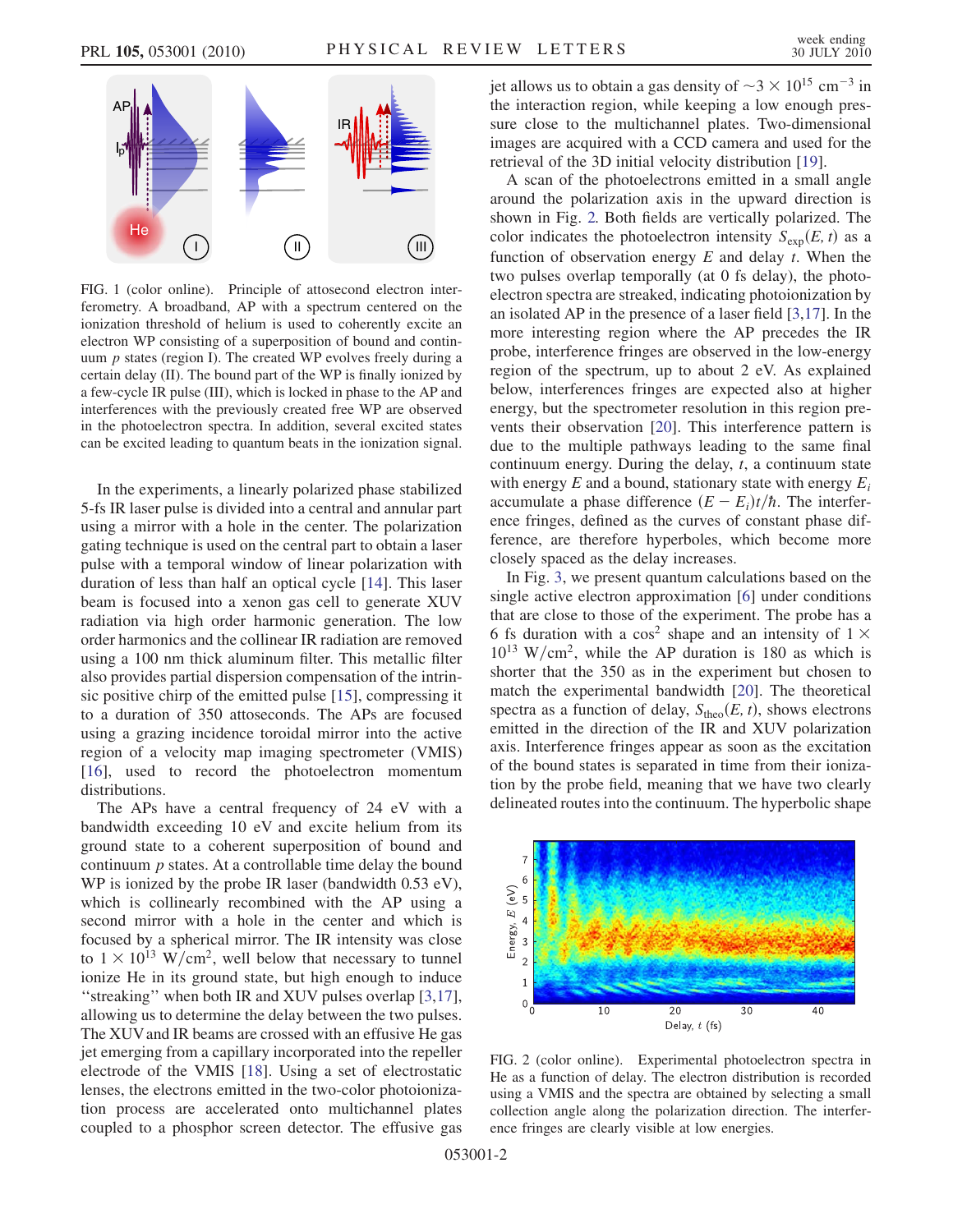of the fringes is visible in the calculation and the fringe spacing in energy decreases as the delay increases.

A quantum beat signal [\[21](#page-5-20)[,22\]](#page-5-21) is also visible in Fig. [3\(a\)](#page-4-1), due to simultaneous excitation of several bound states  $(i, j)$ . Interferences between quantum paths leading to the same final energy, for example  $E_i + n\hbar \omega = E_j + n'\hbar \omega'$ ,  $\omega$ ,  $\omega'$ being within the IR laser bandwidth and the number of photons *n* and  $n'$  not necessarily the same (typically one or two), give rise to periodic structures in the ionization probability. The accumulated phase difference between the quantum paths, equal to  $(E_i - E_i)t/\hbar$ , is independent on the observation energy and the quantum beat signal appears as periodic vertical structures. The beat signal observed in Fig. [3](#page-4-0) has a main periodicity of about 2 fs, corresponding to the beating between the outgoing electrons from the  $2p$  and the  $3p$  states. The periodicity of the beat signal carries information on the relative energy separation of the states involved, while the absolute timing of the beating depends on the relative phase of the pairs of states contributing to the signal. As we now discuss, analysis of the ''direct-indirect'' interferences, involving bound states and a reference continuum state allow us to go well beyond quantum beat spectroscopy.

To begin with, the different components of the excited WP can be extracted by Fourier analysis of the delaydependent photoelectron signal  $S_{\text{theo}}(E, t)$ . We first analyze the simulation shown in Fig. [3.](#page-4-0) The Fourier transform at all the possible observation energies yields a two dimensional function of the observation energy  $E$  and the Fourier frequency (represented as an energy  $E'$ ). This function,  $S_{\text{theo}}(E, E')$ , is presented as a color plot in Fig. [3\(b\)](#page-4-1) as a function of E and E'. Figure [3\(c\)](#page-4-1) shows a line out at  $E =$ 4 eV. It exhibits six prominent peaks. The three lowest peaks are from the quantum beat between  $3p-4p$ ,  $2p-3p$ , and  $2p-4p$  pairs of states, respectively, while the other peaks at 4.9, 5.6, and 7.4 eV in Fig. [3\(c\)](#page-4-1) are due to the direct-indirect interferences involving the  $4p$ ,  $3p$  and  $2p$ states, respectively. When the observation energy  $E$  is varied, the Fourier frequency of the quantum beats does not change and they appear as vertical lines in Fig. [3\(b\)](#page-4-1). In contrast, the Fourier frequency  $E'$  of the direct-indirect interferences increases with  $E$ , since the accumulated phase difference between the direct and indirect ionization pathways is proportional to it. This linear relationship results in lines tilted at  $45^\circ$  in Fig. [3\(b\).](#page-4-1) The energies of the bound intermediate states  $(4p, 3p, 2p)$  in the WP can be read directly from the intersections of the 45° lines with the horizontal zero energy line. In addition, the relative strengths of the  $45^\circ$  lines are directly related to the contributions from each bound state to the ionization signal.

Turning to the experimental data, we find that quantum beats and direct-indirect interferences are also present. Figure [4](#page-5-22) presents an extended analysis of our experimental results. Figure [4\(a\)](#page-5-23) is a zoom of the low-energy region in Fig. [2](#page-3-1), while Fig. [4\(b\)](#page-5-23) presents the Fourier transform of the experimental data. The observed 45° lines which are characteristic for the direct-indirect interferences allow us to identify the composition of the bound WP and identify the contributions from the  $3p$ ,  $4p$  and  $5p$  states. A weak indication of the  $4p-5p$  quantum beat can also be seen as a beating with a 13 fs periodicity in Fig. [4\(a\)](#page-5-23) and as a vertical line near 0.5 eV in Fig. [4\(b\)](#page-5-23). Additional information is encoded in the angular distributions since the two interference processes are fundamentally different and involve different angular momentum states. Figures  $4(c) - 4(f)$  $4(c) - 4(f)$  present a more complete analysis making use of the full angular-resolved photoelectron distribution  $F(E, \theta, t)$ , which can be expanded as a sum of Legendre polynomials

$$
F(E, \theta, t) = \sum_{j=0}^{2L_{\text{max}}} \beta_j(E, t) P_j[\cos(\theta)], \qquad (1)
$$

where  $P_J$  is the Legendre polynomial of Jth order,  $\beta_J$  an expansion coefficient, and  $L_{\text{max}}$  the maximum angular momentum component of the ionized wave function, which corresponds to the maximum absorbed angular momentum. After extraction of the individual expansion coefficients,  $\beta_I(E, t)$ , we apply the same Fourier analysis that was already applied to the photoelectron spectrum measured along the laser polarization axis. Figures [4\(c\)](#page-5-23) and [4\(e\)](#page-5-23) show the extracted expansion coefficients  $\beta_1(E, t)$ 

<span id="page-4-0"></span>

<span id="page-4-1"></span>FIG. 3 (color online). (a) Calculated photoelectron spectra in He as a function of delay between the AP and the IR pulse. Interference fringes are clearly seen where the AP precedes the IR probe. (b) Fourier transform of the photoelectron spectrum allowing the identification of the states that form the bound WP. The beat signals from the  $2p$ ,  $3p$  and  $4p$  states can be seen as vertical lines while the direct-indirect interference gives rise to contributions at an angle of  $45^\circ$ . A line out of the transform at  $4 \text{ eV}$  is presented in (c).